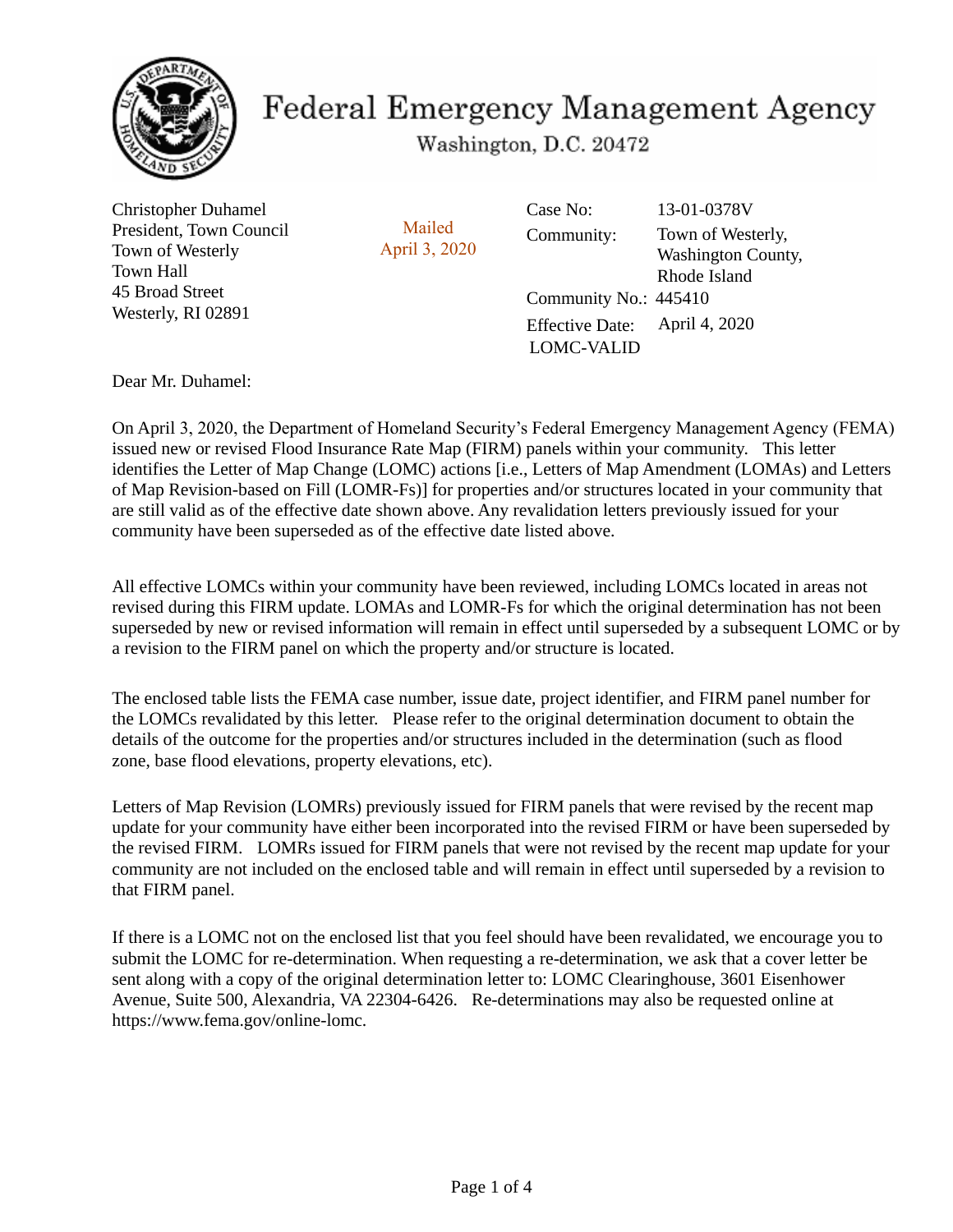Because these revalidated LOMCs will not be reprinted or distributed to primary map users, such as local insurance agents and mortgage lenders, your community will serve as a repository for this information. We encourage you to disseminate the information reflected by this LOMC-VALID letter throughout your community so that interested persons, such as property owners, local insurance agents, and mortgage lenders, may benefit from the information.

Copies of previously issued LOMCs, if needed, may be obtained from your community's map repository, FEMA's Map Service Center website located at https://msc.fema.gov, or by contacting the FEMA Mapping and Insurance eXchange (FMIX), toll free, at 1-877-FEMA-MAP (1-877-336-2627).

For additional information or questions relating to LOMCs not listed on the enclosed table, or mapping in general, please contact the FMIX at the number provided above.

Sincerely,

today ?

Luis V. Rodriguez, P.E., Director Engineering and Modeling Division Federal Insurance and Mitigation Administration

Community Map Repository David Murphy, Building Official, Town of Westerly cc: LOMC Subscription Service Subscribers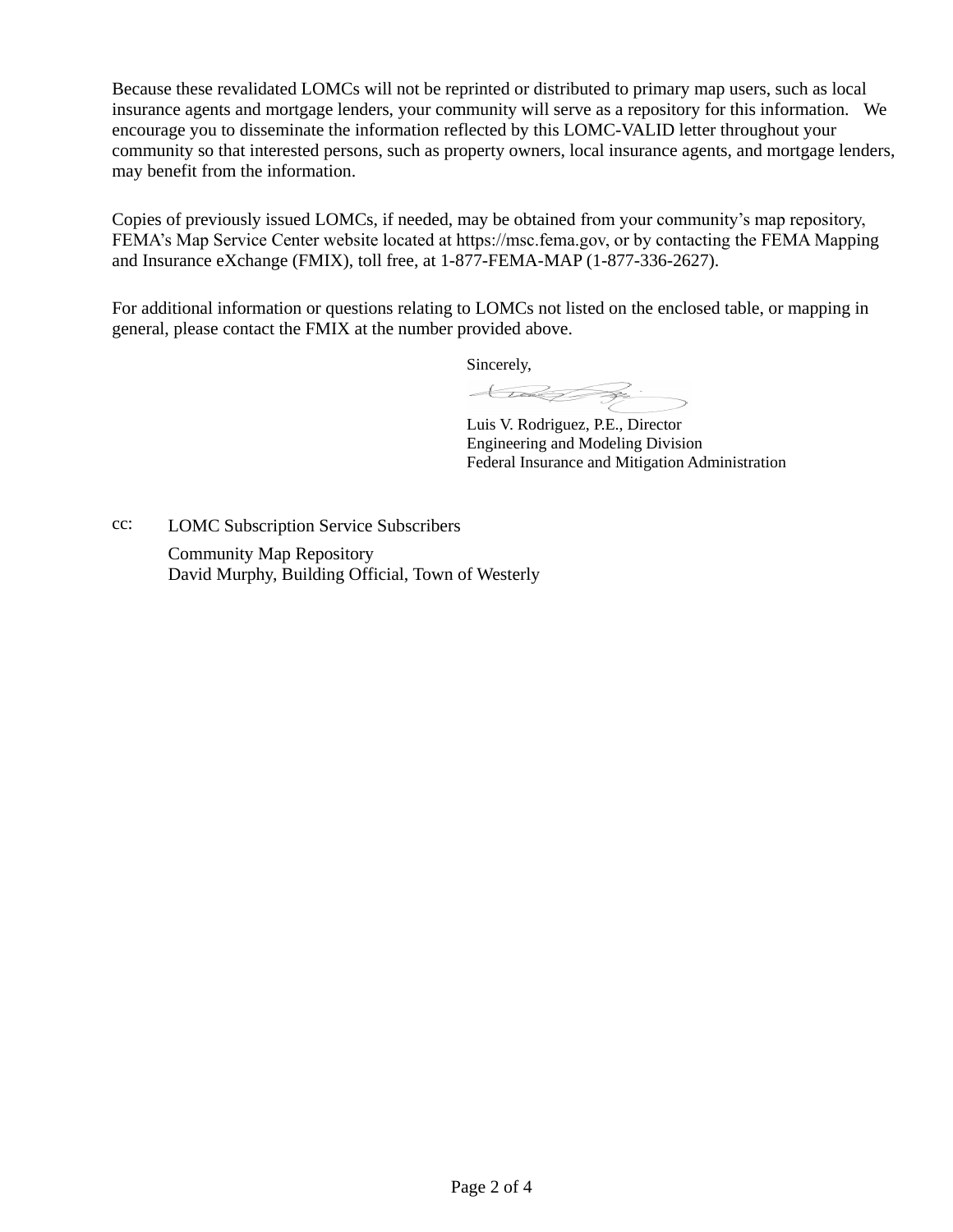## **REVALIDATED LETTERS OF MAP CHANGE FOR TOWN OF WESTERLY, RI Case No: 13-01-0378V Community No.: 445410**

| Case No.     | <b>Date Issued</b> | <b>Identifier</b>                                              | <b>FIRM Panel Number</b> |
|--------------|--------------------|----------------------------------------------------------------|--------------------------|
| 199500154R01 | 1/31/1994          | 2 KIDDS WAY                                                    | 44009C0253J              |
| 94-01-016A   | 2/2/1994           | LOT 24, ASSESSOR'S PLAT 180                                    | 44009C0254J              |
| 199500027R01 | 9/8/1994           | 114 AVONDALE ROAD                                              | 44009C0254J              |
| 99-01-556A   | 3/26/1999          | ASSESSORS PLAT MAP NO. 66 - LOT 48 - 148<br><b>MAIN STREET</b> | 44009C0252K              |
| 02-01-1178A  | 6/12/2002          | <b>15 SETTING SUN DRIVE</b>                                    | 44009C0254J              |
| 02-01-1408A  | 7/26/2002          | <b>14 BAYVIEW DRIVE</b>                                        | 44009C0252K              |
| 03-01-1528A  | 7/24/2003          | <b>4 CLAMSHELL DRIVE</b>                                       | 44009C0259J              |
| 04-01-1584A  | 9/30/2004          | LOT 50, PLAT 66 - 154 MAIN STREET                              | 44009C0252K              |
| 06-01-B390A  | 4/27/2006          | 20 AVONDALE ROAD -- ASSESSOR'S PLAT,<br>LOT 48A(RI)            | 44009C0254J              |
| 07-01-0321A  | 4/3/2007           | WESTERLY-BRADFORD ROAD (RI)                                    | 44009C0143J              |
| 08-01-0103A  | 11/20/2007         | LOT 41 -- 176 BEACH STREET                                     | 44009C0252K              |
| 08-01-1085A  | 8/29/2008          | 76C WEEKAPAUG ROAD -- TAX MAP 132,<br>LOT <sub>91</sub>        | 44009C0259J              |
| 09-01-1741A  | 10/1/2009          | 79 PIERCE STREET WESTERLY RI                                   | 44009C0139K              |

**April 4, 2020**